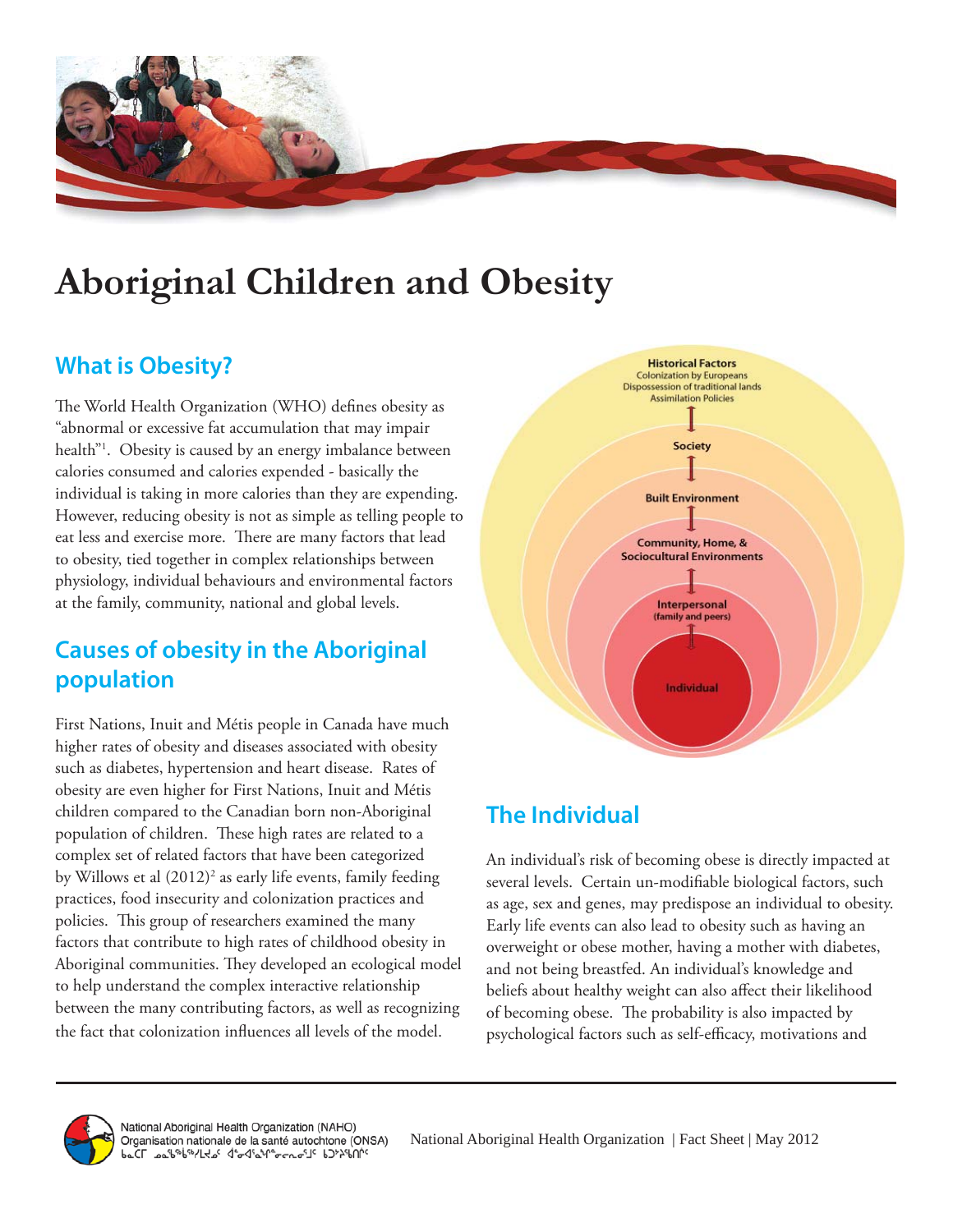body image. For Aboriginal individuals, these psychological factors are deeply influenced by cultural identity - the individual's sense of alienation or of pride in their Aboriginal culture, as well as their ability to speak their Aboriginal language.

### **Interpersonal (family and peers)**

An individual's likelihood of becoming obese can also be impacted by their family and peers. Whether or not a child is fed healthy food and the feeding practices of their family and peers are important factors in obesity development. Aboriginal people experience much higher rates of food insecurity than other Canadians, which often leads to parents feeding their children inexpensive, high-fat, low nutrition food.

According to the WHO (2012)<sup>3</sup>, food security is built on three pillars: food availability (sufficient quantities of food available on a consistent basis); food access (having sufficient resources to obtain appropriate food for a nutritious diet); and food use (appropriate use based on knowledge of basic nutrition and care, as well as adequate water and sanitation).

Aside from family feeding practices, community and family support for healthy eating and healthy activity also influence the likelihood of a child becoming obese. This includes healthy social norms regarding eating and activity, and also affordable, available healthy food and activity options.





# **Community, Home and Socio-cultural Environments**

The environment in which a child lives, learns and plays is another important influence on their risk of becoming obese. Socioeconomic status is one influencing factor since low-income families are more likely to eat low-cost, high-calorie foods. Who the child is raised by - single parent, two parents, extended family, etc. - is another factor. First Nations children are more likely to live with a lone parent, a grandparent or other relatives (compared to non-Aboriginal children), and children living with a lone parent experience higher rates of food insecurity, especially if they are Aboriginal. Children with parents with lower levels of education are also more likely to live in homes with food insecurity. The presence of a hunter, fisher, trapper or gatherer in the household has the potential to decrease the risk of childhood obesity by providing nutritious traditional or country food.

Access to healthy foods and activities at school are important factors in reducing or preventing childhood obesity. This can include healthy school breakfast and lunch programs, school yard cleanup, activity programs, etc.

Environmental health also plays an important role in preventing obesity. Some of the highest rates of obesity and its associated diseases are found in areas with the lowest levels of environmental quality. Poor environmental quality also impacts the ability to grow, gather or hunt traditional



National Aboriginal Health Organization (NAHO) Organisation nationale de la santé autochtone (ONSA)<br>baCl sa<sup>56%</sup><sup>%/LX</sup>s<sup>c</sup> d<sup>6</sup>σd<sup>6</sup>a<sup>0</sup>r<sup>3</sup>σcn.σ<sup>c</sup>l<sup>c</sup> b)<sup>2</sup>>%b<sup>66</sup>/lXs<sup>c</sup>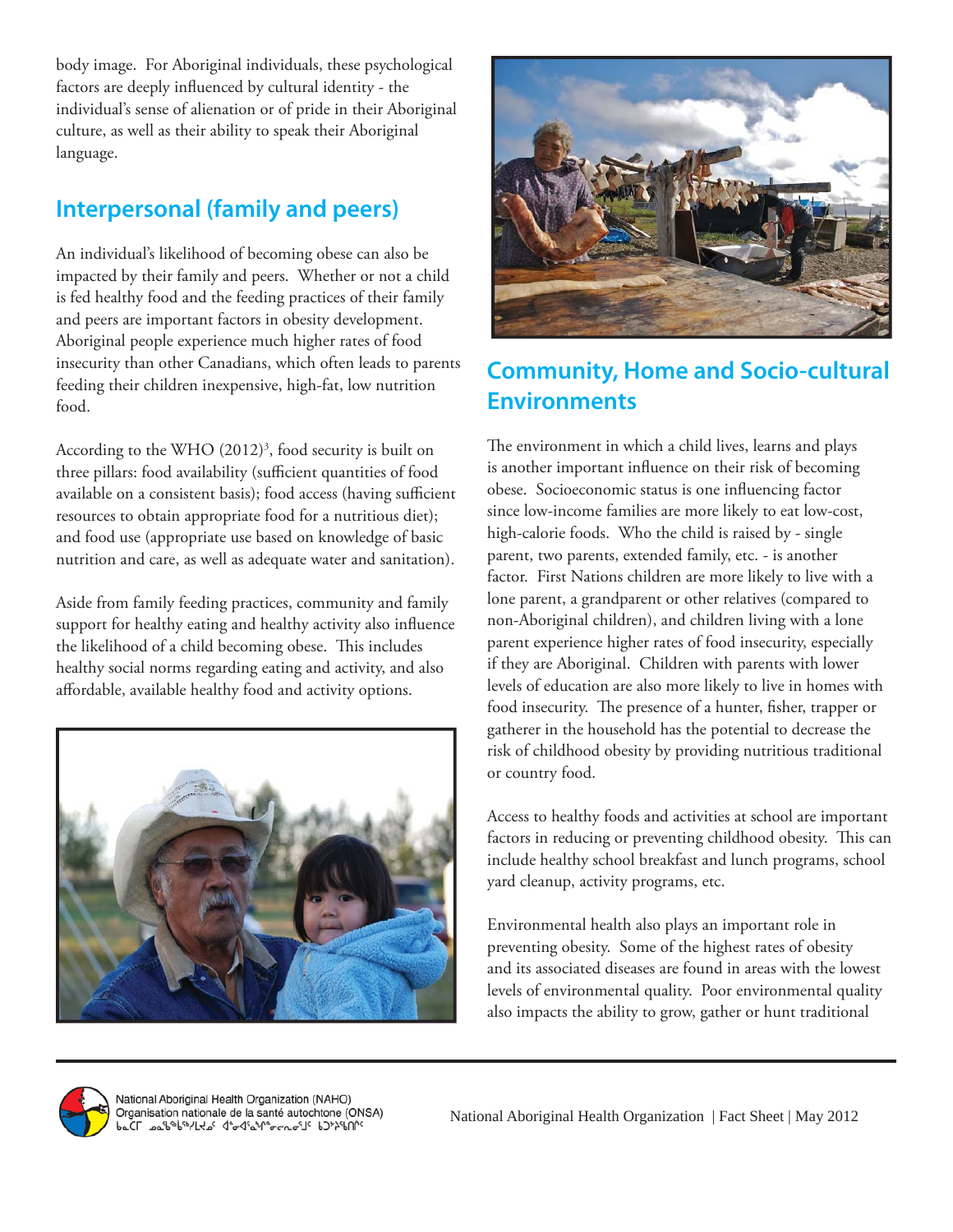foods, which may increase the risk of obesity. In addition, geographic remoteness makes access to affordable, fresh, healthy food more difficult.

The overall community environment also influences childhood obesity rates. Community self-government and determination are recognized to be important social determinants of health for Aboriginal peoples, and thus may lead to lower rates of obesity.

### **Built Environment**

A safe and healthy built environment allows children to access healthy foods and activities. This includes safe playgrounds and play areas, presence of recreation facilities, safe walking paths, availability of healthy foods and fresh produce, reduced access to fast food restaurants and health clinics with culturally competent care providers.



# **Society**

Beyond the family and community, society-level factors also influence obesity rates. Local, provincial, and federal policies relating to food, recreation, and environmental protection influence an individual, family and/or community's ability to make healthy choices. Media, through food advertising and portrayals of beauty and weight, influences norms and values regarding eating, activity, body image, etc., which in turn influences rates of obesity.

# **Historical Factors**

Colonization by Europeans, dispossession of traditional lands, and assimilation policies are all recognized social determinants of health for Aboriginal peoples. These policies reduce access to culturally competent care, reduce food security, education and employment, and reduce access to healthy food and structural environments in Aboriginal communities. They increase poverty and the chance of a child growing up in a single parent family, etc. These historical factors are recognized to be an important overarching reason that Aboriginal children are more likely to grow up in a community with higher rates of obesity and its associated diseases.

# **Impact of obesity on Aboriginal children and communities**

According to the 2010 Heart and Stroke Foundation's Annual Report on Canadians' Health, Aboriginal peoples are experiencing a "full-blown cardiovascular crisis". Obese children are more likely to become obese adults and have an increased chance of developing many serious health issues including heart disease, breathing problems, high blood pressure, various types of cancer (as adults), arthritis and other joint problems, bone problems, gall bladder disease, high cholesterol, certain reproductive disorders, problems with self-esteem, depression, social isolation and youth-onset type 2 diabetes.





National Aboriginal Health Organization (NAHO)<br>Organisation nationale de la santé autochtone (ONSA)<br>bฉCГ هشاه المشموعين هين المسموعين المسلمين المسموعين المسموعين المسموعين المسلمين المسلمين المسلمين المسلمين<br>كاروا المسل

National Aboriginal Health Organization | Fact Sheet | May 2012